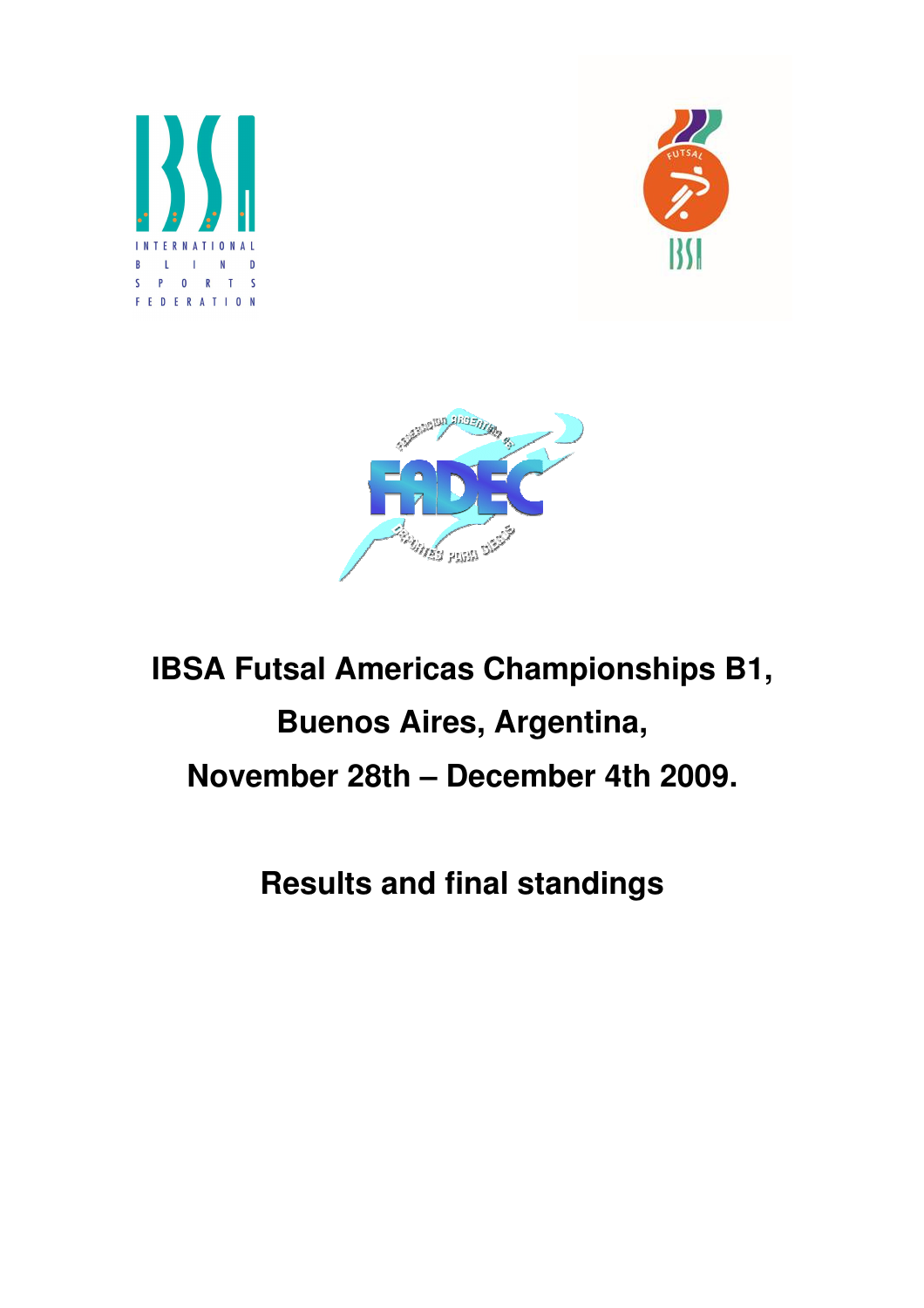



## Participating nations in alphabetical order



## Round-robin stage

#### **28th November - day 1**

| 15:00 | Brazil    | 4 - 0 Uruguay  |
|-------|-----------|----------------|
| 17:00 | Peru      | 0 - 6 Colombia |
| 19:00 | Argentina | 2 - 0 Paraguay |

#### **29th November - day 2**

| 15:00 | Peru      | 0 - 12 Brazil  |
|-------|-----------|----------------|
| 17:00 | Paraguay  | 4 - 0 Uruguay  |
| 19:00 | Argentina | 0 - 0 Colombia |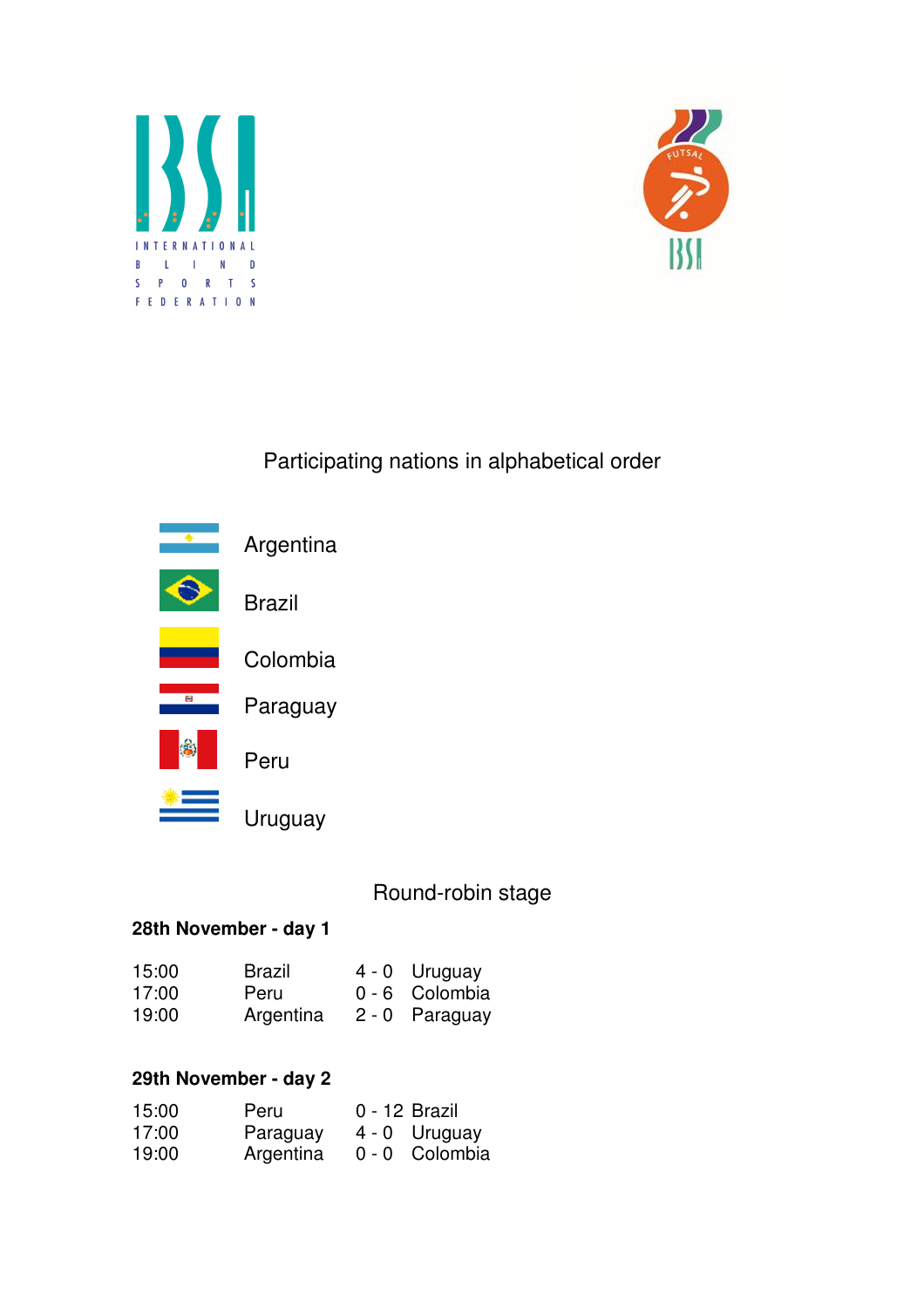



## **30th November - day 3**

| 15:00 | Brazil    | 2 - 3 Paraguay |
|-------|-----------|----------------|
| 17:00 | Colombia  | 6 - 0 Uruguay  |
| 19:00 | Argentina | 6 - 0 Peru     |

## **1st December - day 4**

| 15:00 | Colombia |            | 0 - 1 Paraguay |
|-------|----------|------------|----------------|
| 17:00 | Uruguay  | 3 - 0 Peru |                |

19:00 Argentina 1 - 0 Brazil

## **2nd December - day 5**

| 15:00 | Paraguay  | $9 - 0$ Peru |                 |
|-------|-----------|--------------|-----------------|
| 17:00 | Colombia  |              | 0 -0 Brazil     |
| 19:00 | Argentina |              | $0 - 0$ Uruguay |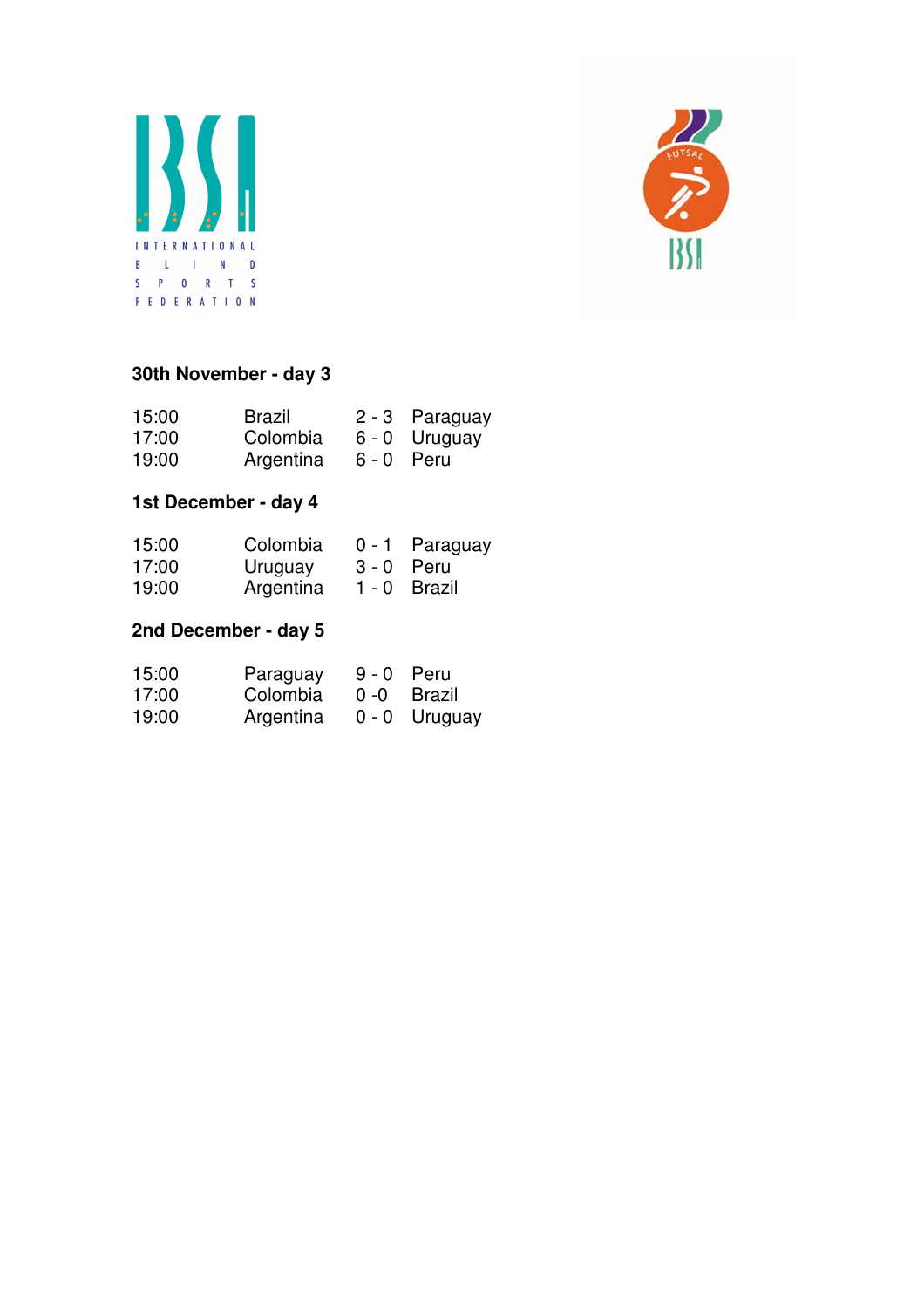



# **Standings at end of round-robin stage**

|                | POSITION TEAM POINTS PLAYED WON      |                          |             |                | DRAWN LOST GF GA               |   |              |                | <b>GOAL</b><br>DIFF. |
|----------------|--------------------------------------|--------------------------|-------------|----------------|--------------------------------|---|--------------|----------------|----------------------|
|                | <b>E</b> PARAGUAY 12 5 4 0 1 17 4 13 |                          |             |                |                                |   |              |                |                      |
| $\overline{2}$ | <b>Example 3</b> ARGENTINA 11 5 3    |                          |             |                | $2 \t 0 \t 9$                  |   |              | $0$ 9          |                      |
| 3              | COLOMBIA 8 5                         |                          |             |                | 2 2 1 12 1 11                  |   |              |                |                      |
|                | BRAZIL 7                             | <b>Contract Contract</b> | $5^{\circ}$ |                | 2 1 2 18 4 14                  |   |              |                |                      |
| 5.             | <b>URUGUAY</b>                       | $\overline{4}$           |             |                | $5 \qquad 1 \qquad 1 \qquad 3$ |   |              | $3$ $14$ $-11$ |                      |
| g              | <b>PERU</b>                          | $\overline{\mathbf{0}}$  | 5           | $\overline{0}$ | $\mathbf 0$                    | 5 | $\mathbf{0}$ |                | $36 - 36$            |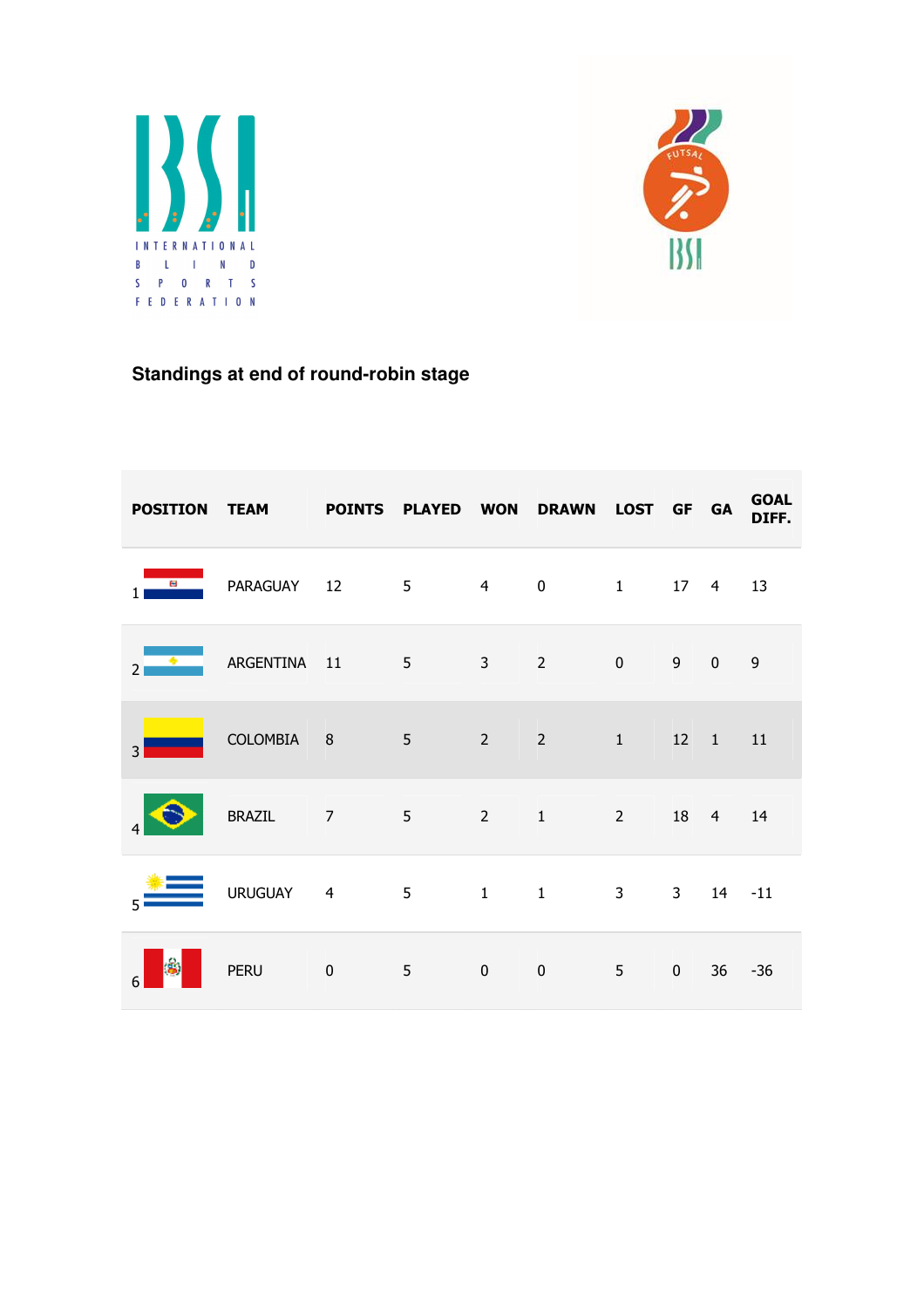



# **3rd December - day 6**

| 15:00 5th-6th place play-off | Uruguay 1 - 1 Peru (Peru wins 0-2 AET<br>and penalties)                   |
|------------------------------|---------------------------------------------------------------------------|
| 17:00 Semi-final 1           | Paraguay 0 - 1 <b>Brazil</b>                                              |
| 19:00 Semi-final 2           | <b>Argentina</b> 0 - 0 Colombia (Argentina wins<br>3-1 AET and penalties) |
| 4th December - day 7         |                                                                           |
| 17:00 3rd-4th place play-off | Paraguay 2 - 0 Colombia                                                   |
| 19:00 Final                  | Argentina 0 - 2 <b>Brazil</b>                                             |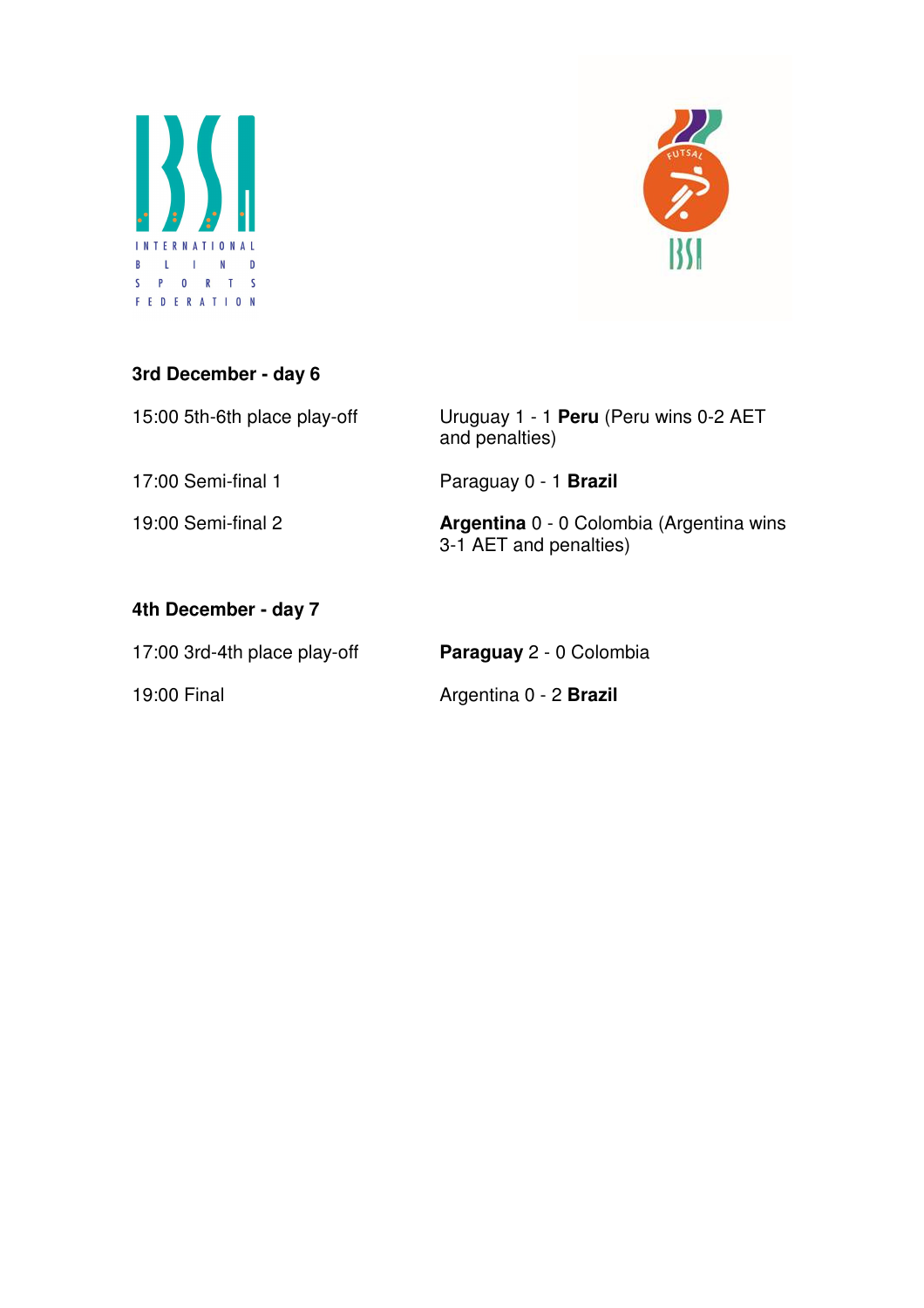



## **Final standings**

| <b>POSITION</b>          | <b>TEAM</b>                       |
|--------------------------|-----------------------------------|
| $\mathbf{1}$             | <b>BRAZIL</b>                     |
| $\overline{\phantom{a}}$ | $\rightarrow$<br><b>ARGENTINA</b> |
| 3                        | $\overline{a}$<br>PARAGUAY        |
| 4                        | <b>COLOMBIA</b>                   |
| 5                        | <b>PERU</b>                       |
| 6                        | <b>URUGUAY</b>                    |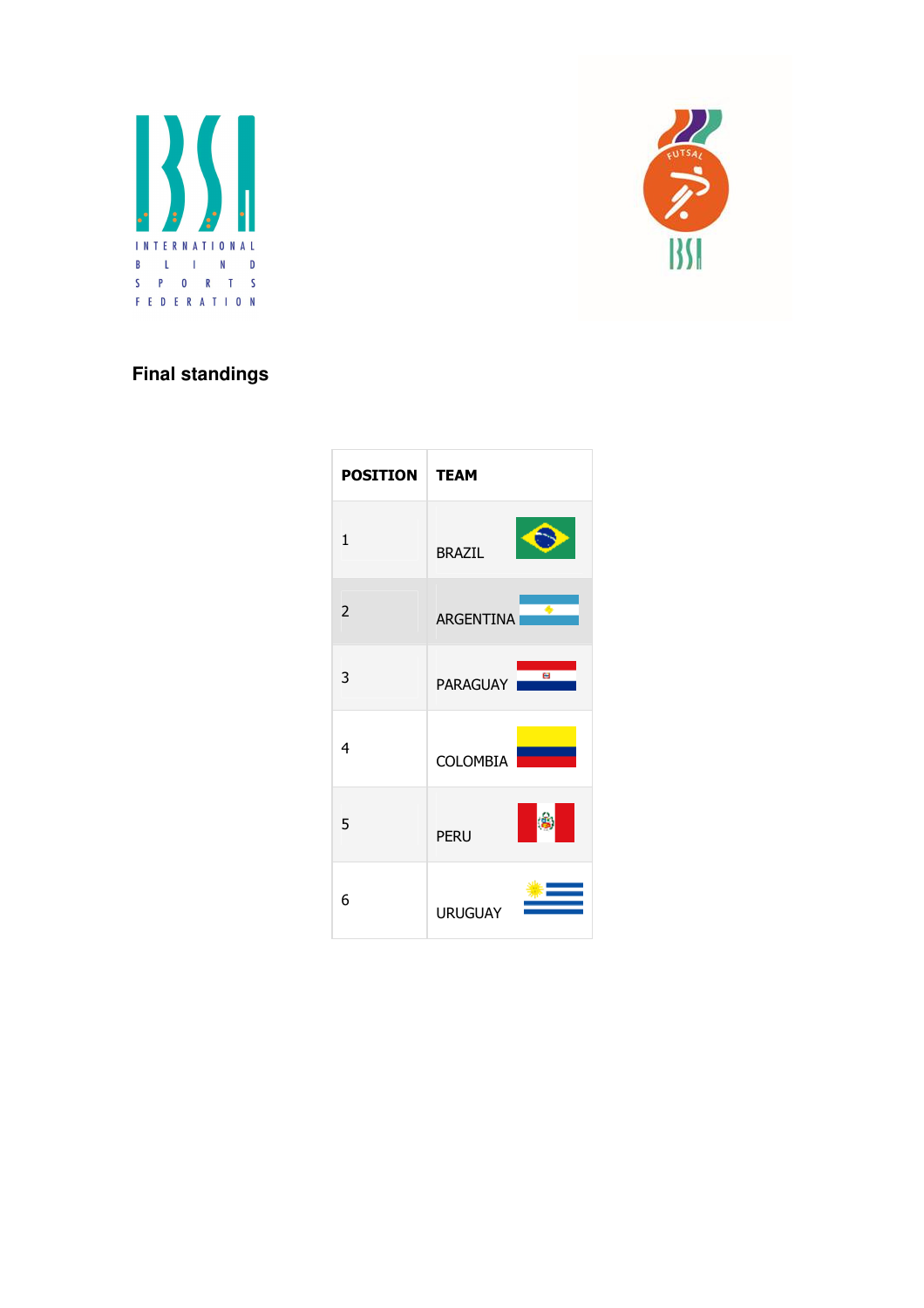



#### **Goalscorers**

| <b>PLAYER</b>                        | <b>TEAM</b>     | <b>GOALS</b><br><b>SCORED</b> |
|--------------------------------------|-----------------|-------------------------------|
| PARRA JUAN PABLO                     | COLOMBIA        | 8                             |
| <b>ALVES RICARDO</b>                 | <b>BRAZIL</b>   | $\overline{7}$                |
| VILLAMAYOR RICARDO                   | PARAGUAY        | 6                             |
| RAMIREZ HUGO                         | PARAGUAY        | 6                             |
| LOPES WILFREDO JOSE                  | PARAGUAY        | 5                             |
| FIGUEROA IVAN                        | ARGENTINA       | 4                             |
| <b>FELIPE MARCOS</b>                 | <b>BRAZIL</b>   | $\overline{4}$                |
| <b>JEFFERSON</b><br><b>GONÇALVES</b> | <b>BRAZIL</b>   | 3                             |
| <b>SOARES SANDRO</b>                 | <b>BRAZIL</b>   | 3                             |
| <b>VELO SILVIO</b>                   | ARGENTINA       | 3                             |
| SILVA JOAO                           | <b>BRAZIL</b>   | 2                             |
| <b>MENDOZA DEIVY</b>                 | <b>COLOMBIA</b> | $\mathfrak{p}$                |
| RAMOS DAMIAO                         | <b>BRAZIL</b>   | 2                             |
| ZARATE SEBASTIAN                     | <b>COLOMBIA</b> | $\mathfrak{p}$                |
| RODRIGUEZ LUCAS                      | ARGENTINA       | $\overline{2}$                |